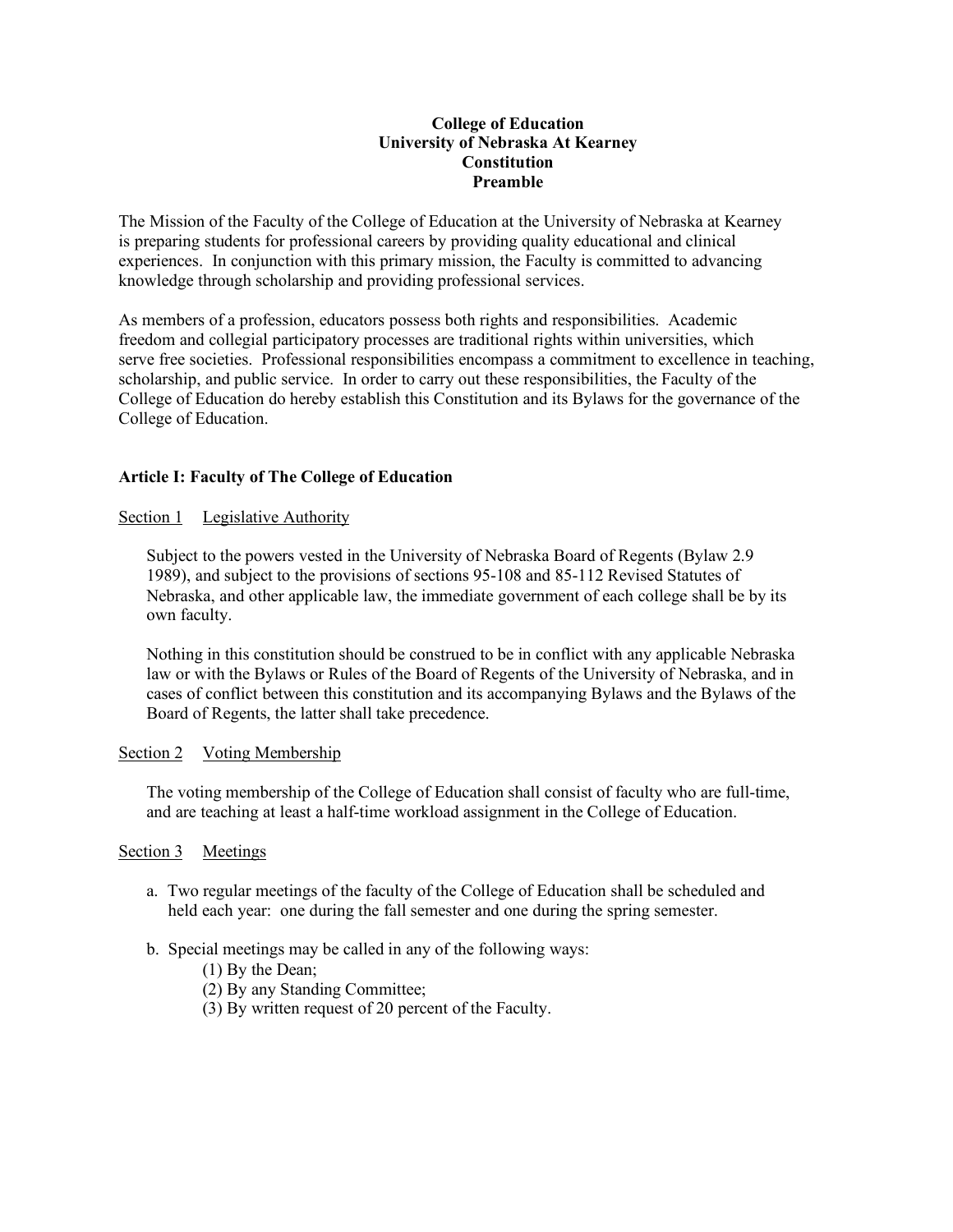# **Article II: Committees of the College of Education**

# Section 1 Standing Committees

There shall be three Standing Committees:

- a. The Academic Policies and Standards Committee shall act on all undergraduate academic matters as specified in, but not limited to those in the College of Education's Bylaws, and shall advise the Faculty and the Dean.
- b. The Rank and Tenure Committee shall review and make recommendations to the Dean for faculty reappointment, promotion, and tenure.
- c. The Technology Committee shall advocate, support and educate the faculty and staff in the College of Education on technology processes, investigate and implement cutting edge technology for the teaching and training of future educators, and serve as an educational resource concerning technology resources/training at the department, college and university level.

## Section 2 Ad Hoc Committees

Ad hoc committees may be created by the Dean, the Associated Dean, any Standing Committee, or by majority vote of the Faculty.

## Section 3 Strategic Mission Committees

Strategic mission committees may be created by the Dean, the Associate Dean, or by majority vote of the Faculty, to carry out the strategic mission role and function of the College of Education.

# **Article III: Office of the Dean of the College of Education**

#### Section 1 Selection of the Dean

The selection of the Dean shall be in accordance with the University of Nebraska Board of Regents' Chapter Two, Section 2.1.

#### Section 2 Selection of other College of Education Administrator(s)

The Dean shall, after consultation with department chairs and the College of Education's Academic Policy and Standards Committee, recommend appointments of other College of Education Administrators to the Vice Chancellor for Academic Affairs and the Chancellor.

#### **Article IV: Departments of the College of Education**

#### Section 1 Selection of Department Chairs

Department Chairs shall be appointed in accordance with the University of Nebraska Board of Regents' Bylaws, Chapter Two, Section 2.10 upon recommendation of the Dean, after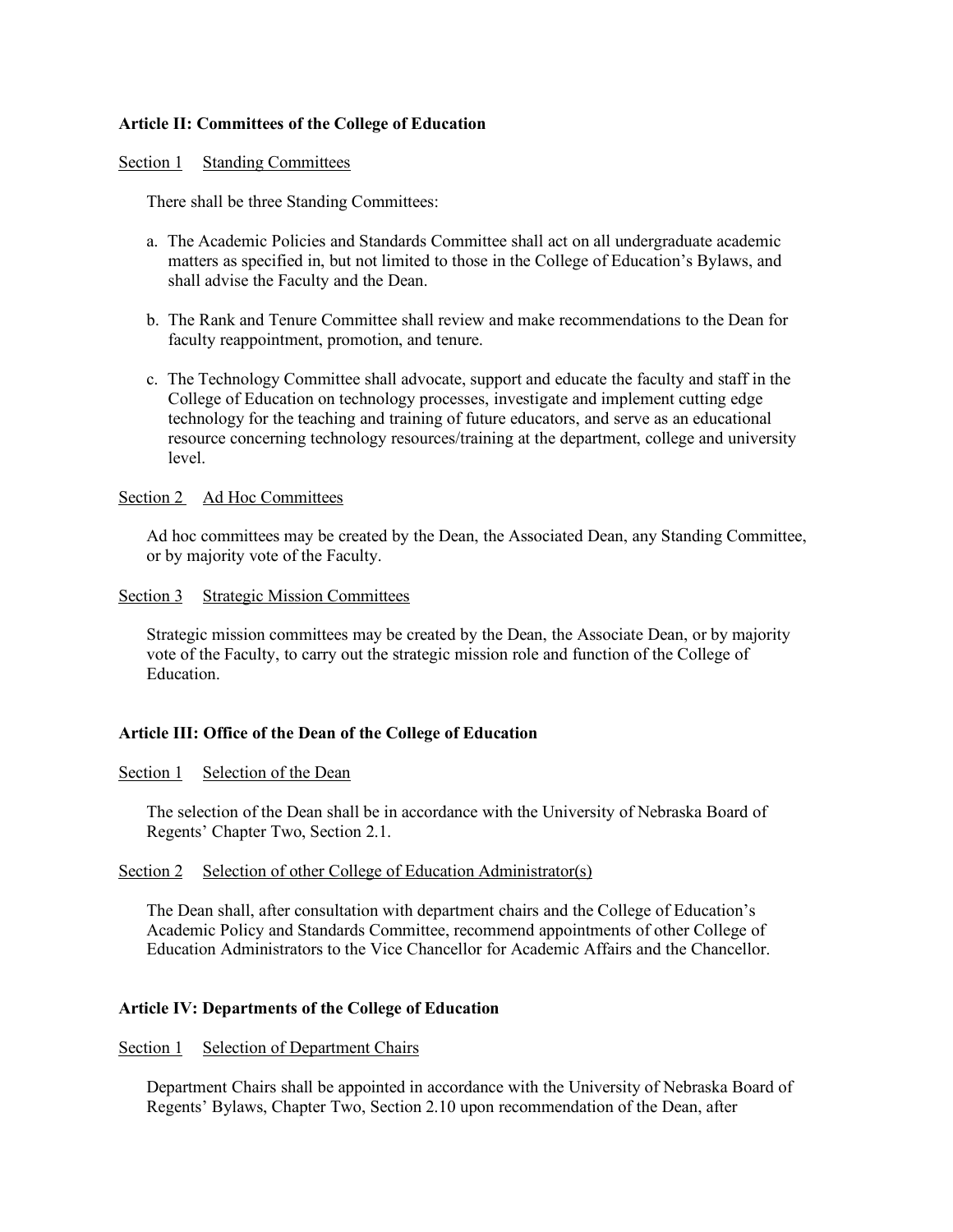appropriate consultation with the department faculty, and with concurrence by the Chancellor and the President.

Section 2 Department Meetings

Department meetings shall be held regularly.

## Section 3 Department Committees

Departments shall establish committees in accordance with College of Education's Bylaws.

# **Article V: Structure of the College of Education**

The structure of the College of Education shall be established by the University of Nebraska Board of Regents' Bylaws, Chapter Two. The Faculty or the Dean may recommend changes in the structure of the College of Education to best serve its mission.

# **Article VI: Amendments to the Constitution of the College of Education and its Bylaws**

## Section 1 Proposal of Amendments

Amendments to this Constitution and/or its Bylaws may be proposed by either of the following methods:

(1) Upon the recommendation of the Academic Policy and Standards Committee; or

(2) A petition from 20 percent or more voting members of the faculty.

Proposed amendments must be approved by or presented to the Academic Standards and Policy Committee at least twenty working days prior to the College Faculty Meeting where they will be proposed to the faculty. Proposed amendments shall include implementation dates.

#### Section 2 Approval of Amendments

Proposed amendments, which meet the criteria in Section 1, shall be circulated in writing to the faculty by the Academic Policies and Standards Committee at least ten working days prior to the meeting of the Faculty. Each amendment shall be presented by the proposers, discussed, and voted on at that meeting. The balloting will be conducted by the Academic Policies and Standards Committee and voting shall be by written ballot. The Academic Policies and Standards Committee will announce the results of the balloting prior to the conclusion of the meeting. For a proposed amendment to be adopted, a majority of the vote cast by the voting membership must affirm the amendment. Proxy ballots shall be prohibited.

In order to implement amendments:

1. The Dean shall give notice and hold a public hearing on the amendments. This notice must be provided to the President and Chancellor.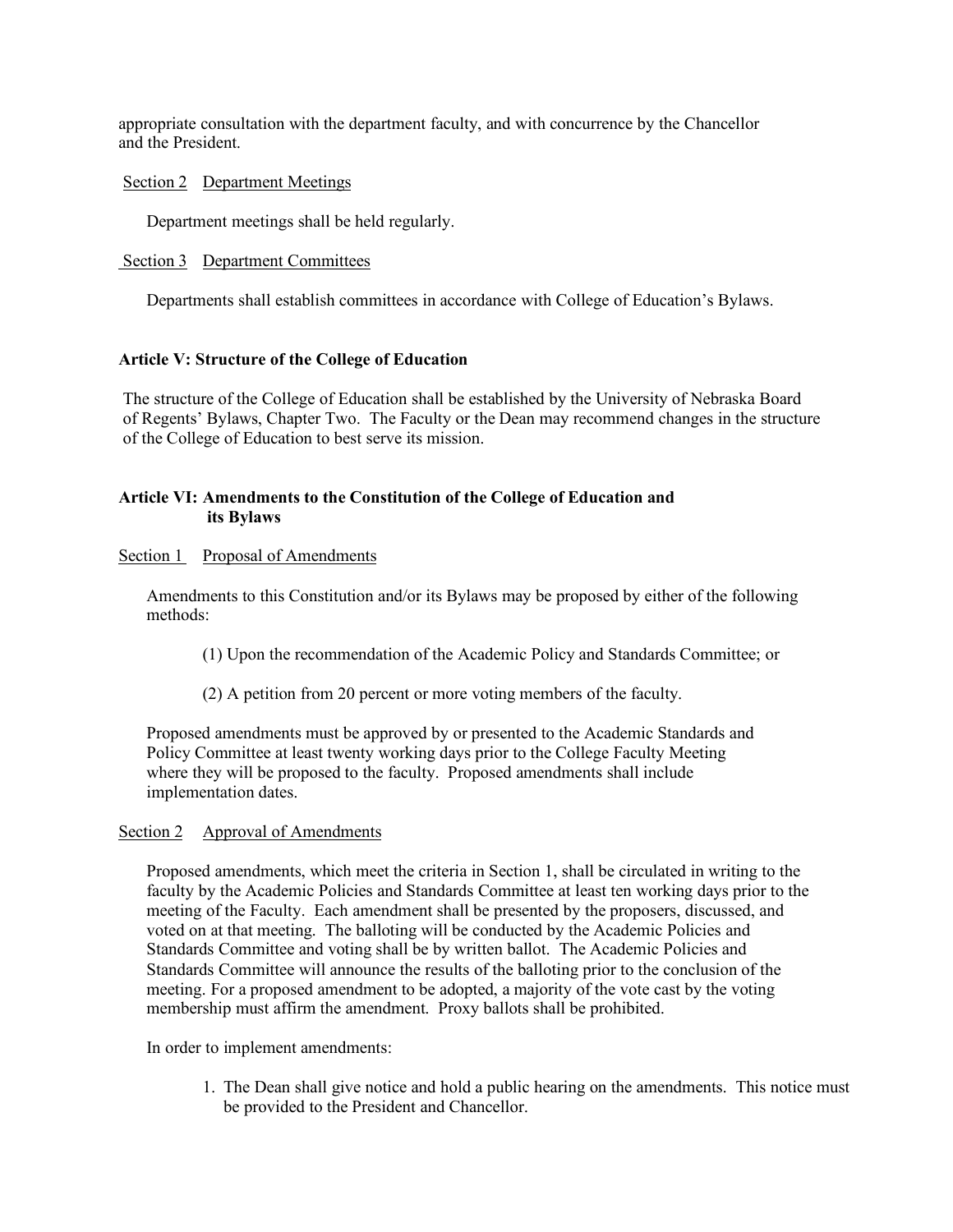- 2. Once amendments are adopted, following the public hearing, they shall be submitted to the Vice President and General Counsel for review and approval.
- 3. Once (1) and (2) preceding are completed, the amendments shall be filed with the Corporation Secretary who will report the changes to the Board of Regents.

#### Ratified 04/15/01

Changes in voting membership approved by Board of Regents 06/10/05.

## **College of Education Bylaws**

#### Section 1 College of Education Meetings

- a. Meetings shall be called by written notice to the Faculty, at least ten working days prior to the scheduled time. The agenda for meetings shall be distributed to all Faculty and the Dean at least five days prior to the meeting.
- b. The Dean, Associate Dean of the College of Education or the Dean's designee shall preside at meetings of the Faculty. In the absence of the Dean, Associate Dean or Dean's designee, the Faculty shall elect a president pro tempore.
- c. Special meetings of the College of Education shall be chaired by the Dean, Associate Dean or Dean's designee unless a faculty vote selects an alternate chair.
- d. Items may be placed on the agenda of regular or special meetings by:
	- (1) The Dean;
	- (2) The Associate Dean;
	- (3) A Standing Committee;
	- (4) Ten percent or more of the faculty who shall submit the item in writing to the Dean;
	- (5) By motion from the floor.
- e. Thirty-three percent of the Faculty shall constitute a quorum at any College of Education meeting.
- f. Meetings and actions taken shall be in accord with *Robert's Rules of Order*, latest revised edition, when not in conflict with the College of Education Constitution or Bylaws.
- g. Voting on motions and standing committee membership shall be supervised by the Academic Policies and Standards Committee and shall be by written ballot.
- h. Results of voting on issues that affect the entire College of Education would be distributed to all voting members, the Dean, and the Associate Dean prior to the next regular meeting of the Faculty.
- i. Minutes of the faculty meetings shall be distributed to the faculty of the College of Education no later than five working days prior to the next regularly scheduled faculty meeting.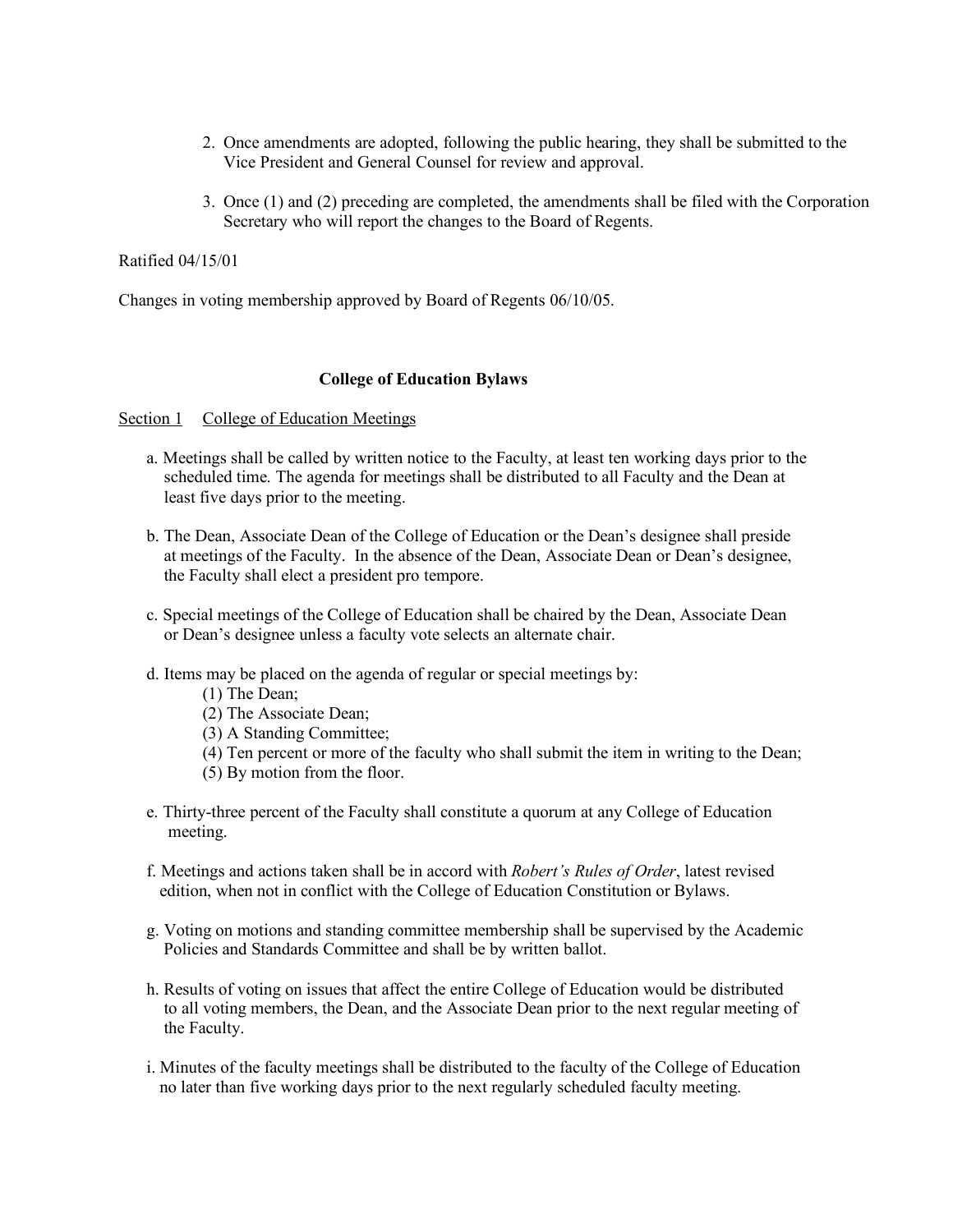## Section 2 Standing Committee Policies and Procedures

- a. College of Education committees shall have a written statement of policies and procedures that has been approved by a majority of voting Faculty.
- b. An agenda of each meeting shall be distributed to all Faculty and the Dean at least five days prior to the committee meeting.
- c. Minutes of meetings shall be distributed to all Faculty and the Dean no later than five days after the committee meeting.
- d. *Robert's Rules of Order,* latest revised edition, shall be used by the committees except when superseded by the Regent's Bylaws or the College of Education Constitution.
- e. Special meetings may be called by the Dean, the Associate Dean, a committee chair, or two committee members. A special meeting agenda should be distributed at least five working days before the meeting.
- f. All committee elections shall be conducted during the first Faculty meeting.
- g. The Dean or the Dean's designee shall be an ex-officio member of all committees.
- h. A majority of the committee members shall constitute a quorum.
- i. If there is a discrepancy between the recommendations of a committee and the Dean, the Dean will report the discrepancy to the next higher administrator and to the recommending committee.
- j. Committee members for all committees shall be elected for a term of three years.
- k. When a vacancy occurs in the membership of a committee, the Dean of the College of Education shall appoint a replacement to fill the remainder of the academic year. The vacancy will be filled for a full term through elections for committee membership held at the first Faculty meeting of the academic year. The replacement must be selected in accordance with the committee structure.
- l. Student representatives on committees shall have voting powers.
- m. The committees shall elect a chair from among its members annually.
- n. Standing committee members shall not be eligible to serve on the other standing committee.

## Section 3 Academic Policies and Standards Committee

- a. The Academic Policies and Standards Committee shall be composed of one tenure-track or tenured faculty member from each undergraduate academic department and the undergraduate professional preparation programs or their designees, and one undergraduate student selected from among those accepted into a program of the College of Education.
- b. The student committee member shall be selected annually by the faculty of the committee and shall be a voting member.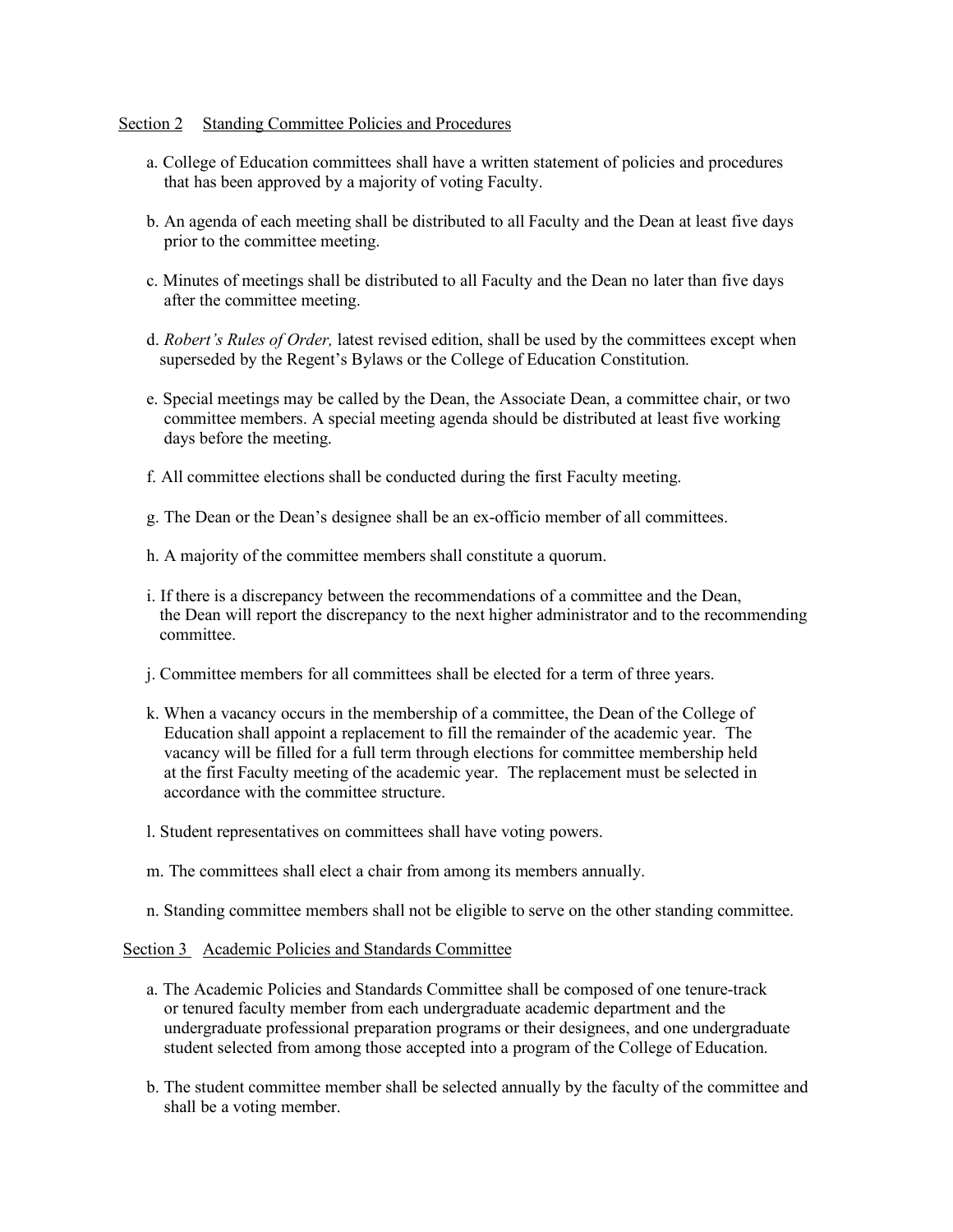- c. No department chair or administrator may serve on this committee.
- d. The responsibilities of the committee are:
	- (1) To review and identify policies, procedures, and programs which affect the College of Education's students and faculty, to make recommendations to the appropriate faculty, academic and administrative units, or the Dean of needed changes and/or new policies;
	- (2) To formulate proposed College of Education policies for presentation to the Faculty;
	- (3) Adopting, modifying, or discontinuing of any curriculum, including general studies leading to a baccalaureate degree or certificate;
	- (4) To recommend to the Faculty and the Dean proposed College of Education policies concerning admission, graduation, and certification requirements;
	- (5) To conduct a periodic review of the College of Education's Constitution and it's Bylaws. All recommended changes will be subject to approval by the Faculty, the Chancellor, the President, and the Board of Regents;
	- (6) To review all matters of undergraduate concerns.
- e. The committee shall meet a minimum of once each month during the academic year.
- f. The committee shall be responsible for all College of Education-wide activities requiring votes and shall certify and report results of the vote.

## Section 4 Rank and Tenure Committee

- a. The Rank and Tenure Committee shall consist of tenured faculty members, elected as follows:
	- (1) One from each department of the College of Education holding the rank of associate professor or higher, and,
	- (2) One at-large graduate Faculty member holding the rank of associate professor or higher.
	- (3) One at-large undergraduate professional preparation programs Faculty member holding the rank of associate professor higher.
- b. The committee shall establish its operating procedures and meeting times.
- c. The Rank and Tenure Committee shall:
	- (1) Create and present to the Dean and faculty criteria and policies for promotion and tenure;
	- (2) Review candidate applications for and make recommendations to the Dean regarding their promotion and tenure;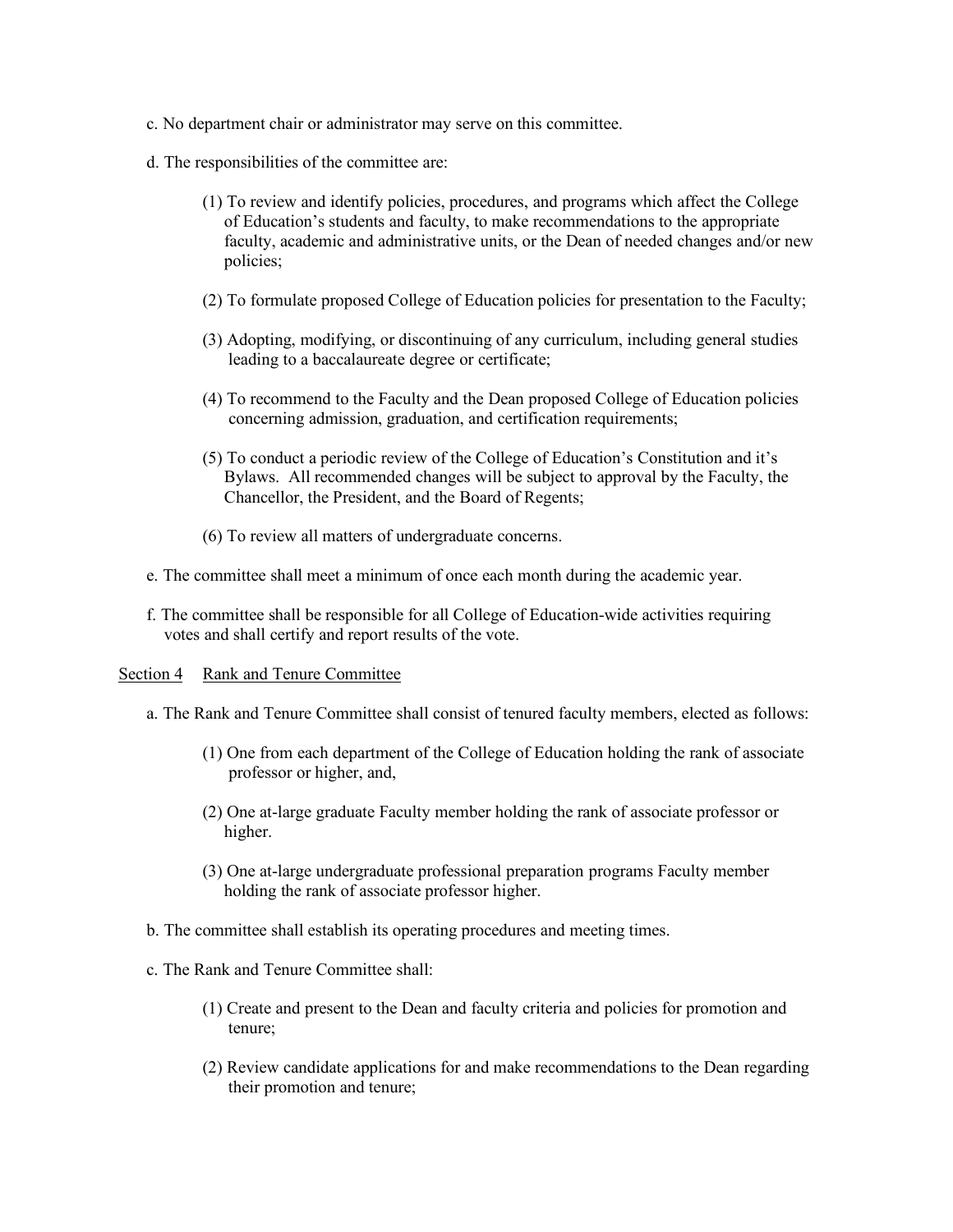- (3) Report to the Faculty applicant the committee's recommendation;
- (4) Report to respective administrative units all action taken relating to members of the College of Education.
- d. Committee members applying for promotion must recuse themselves from all deliberations on their applications.

#### Section 5 Technology Committee

- a. The Technology Committee shall consist of:
	- (1) One full-time faculty member from each of the following departments: Communication Disorders, Counseling & School Psychology, and Educational Administration; and two full-time faculty members from each of the larger departments: Kinesiology and Sport Sciences and Teacher Education;
	- (2) One representative from College of Education Staff, and
	- (3) One IT representative who works with the College of Education.
- b. No department chair or administrator may serve on this committee.
- c. The committee shall establish its operating procedures and meeting times.
- d. The responsibilities of the committee are:
	- (1) To review and identify policies and procedures related to technology which affect the College of Education's students and faculty, and to make recommendations to the appropriate faculty, academic and administrative units, or the Dean of necessary changes and/or new policies;
	- (2) To create/review policies regarding technology in the College of Education for presentation to the Faculty;
	- (3) To recommend to the Faculty and the Dean proposed College of Education policies concerning technology;
	- (4) To plan for future technology needs of the faculty and students in the College of Education.
	- (5) To review appropriations of technology funds for items over \$500; and
	- (6) To meet a minimum of once during the academic year.

#### Section 6 Appointment of the Department Chairs

a. The department in which the vacancy exists shall form a search committee, consisting of a minimum of three faculty, to advise the Dean regarding the recommended candidates. In rendering its advice, the search committee shall consider affirmative action guidelines that are current at the time of the candidate search.